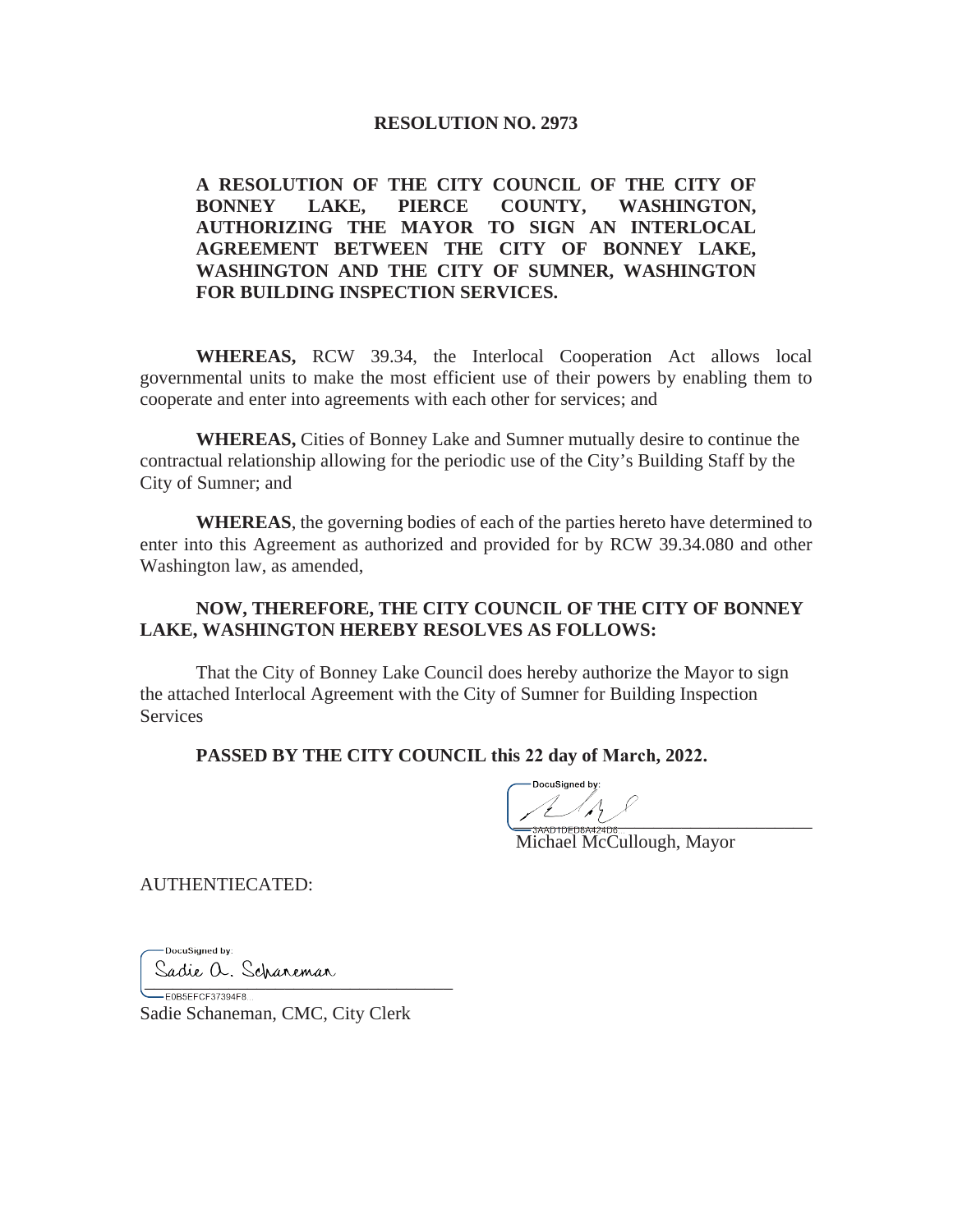# **City of Bonney Lake, Washington City Council Agenda Bill (AB)**

| <b>Department/Staff Contact:</b><br><b>Public Services Department</b><br>Jason Sullivan – Planning $&$<br><b>Building Supervisor</b> | <b>Meeting/Workshop Date:</b><br>March 22, 2022 | <b>Agenda Bill Number:</b><br>AB22-42 |
|--------------------------------------------------------------------------------------------------------------------------------------|-------------------------------------------------|---------------------------------------|
| <b>Agenda Item Type:</b><br>Resolution                                                                                               | <b>Ordinance/Resolution Number:</b><br>2973     | Sponsor:                              |

**Agenda Subject:** Bonney Lake/Sumner Building Inspection Services Interlocal Agreement

**Full Title/Motion:** A Resolution Of The City Of Bonney Lake, Washington, Authorizing The Mayor To Sign An Interlocal Agreement Between The City Of Bonney Lake, Washington And The City Of Sumner, Washington For Building Inspection Services.

**Administrative Recommendation:** Approve

**Background Summary:** In 2019, the City passed Resolution 2653 authorizing the Mayor to sign an Interlocal Agreement (ILA) with the City of Sumner to provide back-up building inspection services for Sumner when Sumner's only building staff member was on vacation or calls in sick until December 31, 2020. Bonney Lake received full cost recovery plus an administrative fee. The ILA stipulated that the City is only required to provide building inspections services, if the City has sufficient staffing capacity to provide the requested service. Sumner requested the ILA be extended, but since the extension was not completed prior to the ILA expiring the cities will be entering into a new ILA instead. Resolution 2973 would authorize the Mayor to sign the new ILA that runs through 2023 and updates the hourly rates, which increase each year over the life of the ILA to ensure a full cost recovery for these efforts.

**Attachments:** Resolution 2973 and Bonney-Sumner Building Services ILA

| <b>BUDGET INFORMATION</b>                                                         |                              |                                                                                 |                                                               |                        |                       |  |  |
|-----------------------------------------------------------------------------------|------------------------------|---------------------------------------------------------------------------------|---------------------------------------------------------------|------------------------|-----------------------|--|--|
| <b>Budget Amount</b>                                                              | <b>Current Balance</b>       | <b>Required Expenditure</b><br><b>Budget Balance</b>                            |                                                               |                        |                       |  |  |
| <b>Budget Explanation:</b>                                                        |                              |                                                                                 |                                                               |                        |                       |  |  |
| <b>COMMITTEE, BOARD &amp; COMMISSION REVIEW</b>                                   |                              |                                                                                 |                                                               |                        |                       |  |  |
| Council Committee Review: Date: March 12, 2022<br><b>Commission/Board Review:</b> | Forward to:                  | Approvals:<br>Chair/Councilmember Dan Swatman<br>Councilmember<br>Councilmember | Kelly McClimans<br>Tom Watson<br><b>Consent Agenda:</b>       | $\nabla$ Yes $\Box$ No | Yes No<br>X<br>X<br>X |  |  |
| <b>Hearing Examiner Review:</b>                                                   |                              |                                                                                 |                                                               |                        |                       |  |  |
|                                                                                   |                              | <b>COUNCIL ACTION</b>                                                           |                                                               |                        |                       |  |  |
| Workshop Date(s):                                                                 |                              | Public Hearing Date(s):                                                         |                                                               |                        |                       |  |  |
| Meeting Date(s):<br>March 22, 2022                                                | Tabled to Date:              |                                                                                 |                                                               |                        |                       |  |  |
| <b>APPROVALS</b>                                                                  |                              |                                                                                 |                                                               |                        |                       |  |  |
| Director:<br>Ryan Johnstone, P.E.                                                 | Mayor:<br>Michael McCullough |                                                                                 | <b>Date Reviewed</b><br>by City Attorney:<br>(if applicable): |                        |                       |  |  |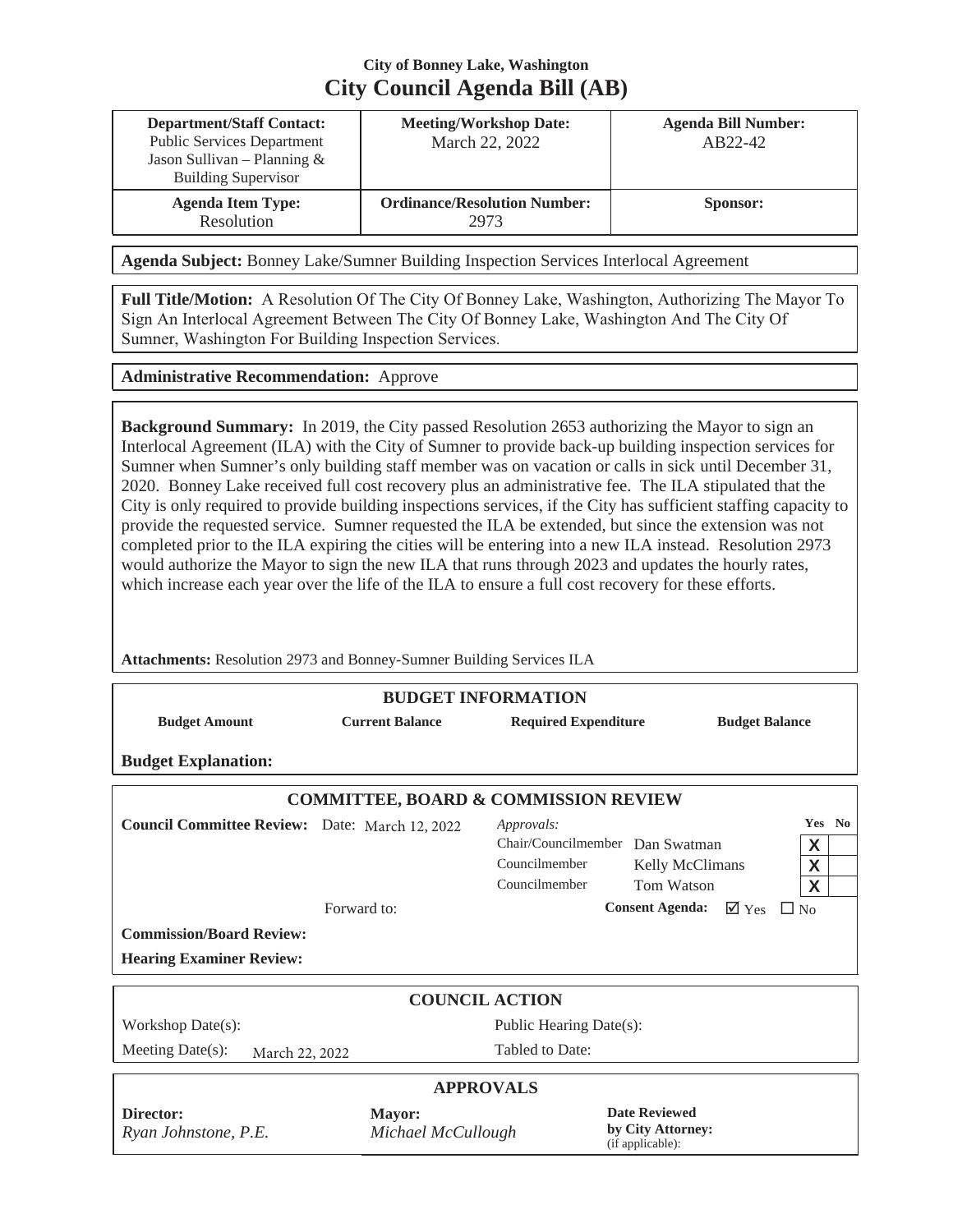# **INTERLOCAL COOPERATION AGREEMENT**

## **Building Services**

THIS INTERLOCAL AGREEMENT ("the Agreement") is entered under the authority of the Interlocal Cooperation Act, Chapter 39.34 RCW, between the City of Sumner, Washington ("Sumner") and the City of Bonney Lake, Washington ("Bonney Lake"), both municipal corporations organized under the laws of the State of Washington, to establish a contractual relationship under which each city will avail the services of its Building Staff to the other city on an as-needed basis.

### **Recitals**

WHEREAS, both Sumner and Bonney Lake (each a "Party" and collectively "the Parties") are "public agencies" as defined by Chapter 39.34 RCW, and are authorized by that statute to cooperate on a basis of mutual advantage to provide for services and facilities; and

WHEREAS, the Parties mutually desire to establish a contractual relationship providing for the periodic use of each Party's Building Staff by the other Party on an as-needed basis; and

WHEREAS, the Parties desire to execute this Agreement to define their respective rights, obligations, costs and liabilities;

NOW, THEREFORE, in consideration of the mutual benefits set forth herein, and other good and sufficient consideration, the receipt and sufficiency of which are mutually acknowledged, the Parties agree as follows:

### **Terms**

Section 1. Authority and Purpose. This Agreement is executed pursuant to Chapter 39.34 RCW as a cooperative endeavor of the Parties. The purpose of this Agreement is to establish a contractual relationship providing for each Party's use, on an as-needed basis, of the other Party's Building Official or Building Inspector ("Building Staff"), and to set forth the Parties' respective rights, obligations, costs and liabilities regarding this undertaking. This Agreement will be reasonably construed in furtherance of said purpose.

Section 2. Services. Each Party will avail its Building Staff to provide services for and at the direction of the other Party and within the other Party's regulatory jurisdiction subject to this section. The Party requesting the services of the other Party's Building Staff is the "the Requesting City" and the Party providing such services is the "the Providing City".

The services provided to and for the Requesting City by the Providing A. City's Building Staff include all responsibilities, tasks, duties and functions designated by the State Building Code (Chapter 19.27 RCW) and any applicable regulations, plans and policies of the Requesting City, as well as any related services directed by the Requesting City's Mayor or his or her designee. Such services include without limitation the review and approval of project permit plans, site inspections, code enforcement, and issuance of code interpretations.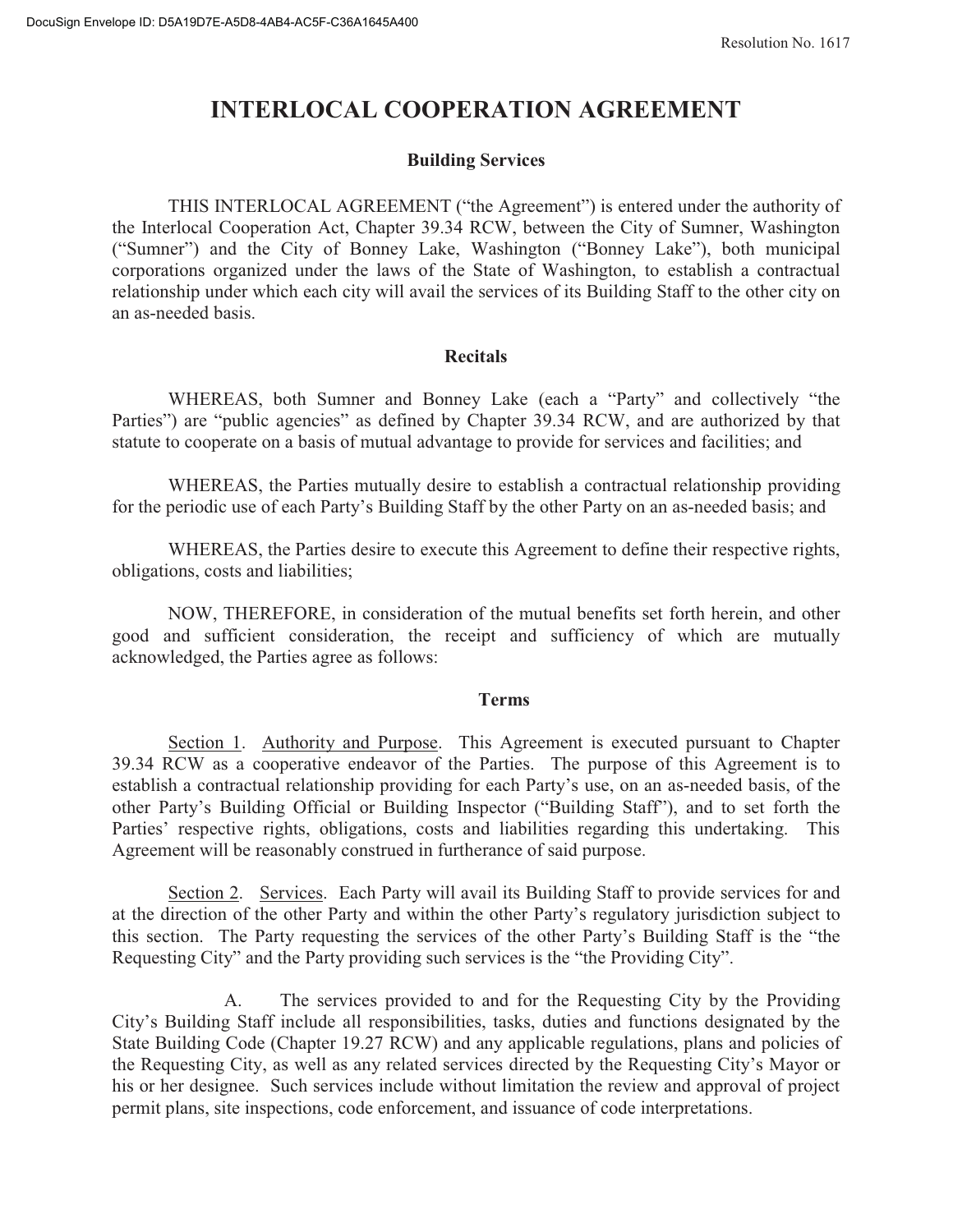$B<sub>r</sub>$ In addition to any requirements set forth in applicable regulations, plans or policies, the following provisions apply to services for the Requesting City:

 $(1)$ Work Hours. Services performed for the Requesting City will be those requested by the Requesting City, subject to the availability of the Building Staff to perform such services, as determined in the Providing City's sole discretion. Services performed for the Requesting City by the Building Staff, inclusive of travel time, will be during normal business hours (7:00 a.m. to 5:00 p.m.). The Parties acknowledge that the Building Staff's availability to perform services for the Requesting City is dependent upon his or her availability, as the first priority remains with the Providing City.

Office Space. When providing services to and for the Requesting  $(2)$ City, the Building Staff will operate primarily from the Requesting City's City Hall. The Requesting City must provide access to an office workstation at the Requesting City's City Hall for the Building Staff's reasonable use.

 $(3)$ Vehicle Use. To perform site inspections and other duties from the Requesting City's City Hall, the Building Staff will use a vehicle furnished and insured by the Requesting City, if available. The Building Staff must maintain a valid Washington State driver's license throughout the term of this Agreement.

Tools and Equipment. Except as otherwise specified in this  $(4)$ Agreement or as specifically authorized by the Providing City, the Building Staff will use the Requesting City's tools and equipment to provide services to and for the Requesting City.

 $(5)$ Insurance. The Requesting City shall provide insurance, including Commercial General Liability, Auto Liability, and Workers Compensation or risk pool coverage providing same to the extent available, encompassing the Building Staff's performance of services for the Requesting City in the same manner as provided for the Requesting City's employees. Such coverage must commence when the Building Official physically arrives at the Requesting City's City Hall, must extend throughout the period of each day during which the Building Staff is providing services for the Requesting City, and terminate at the end of the business day when the Building Staff physically departs the Requesting City's City Hall premises or other premises at which the Building Staff is providing services for the Requesting City. The Providing City shall provide insurance or risk pool coverage for the Building Staff encompassing all other times and activities, including without limitation the Building Staff's transportation between the Providing City's City Hall and the Requesting City's City Hall.

Section 3. Costs and Payment. The services provided to the Requesting City by the Building Official shall be paid at the rates and in the manner set forth in this section.

Compensation. The Requesting City shall reimburse the Providing City  $A_{\cdot}$ on a monthly basis for wages (salary plus employer-paid benefits) at the rates shown on Exhibit "A" attached hereto, for the actual hours the Building Staff worked on behalf of Receiving City.

Separate from and additional to the **B.** Mileage Reimbursement. compensation rates set forth in subsection (A), the Requesting City will reimburse the Providing City for the Building Staff's daily transportation between the Providing City's City Hall and the Requesting City's City Hall at the then-current standard IRS mileage rate.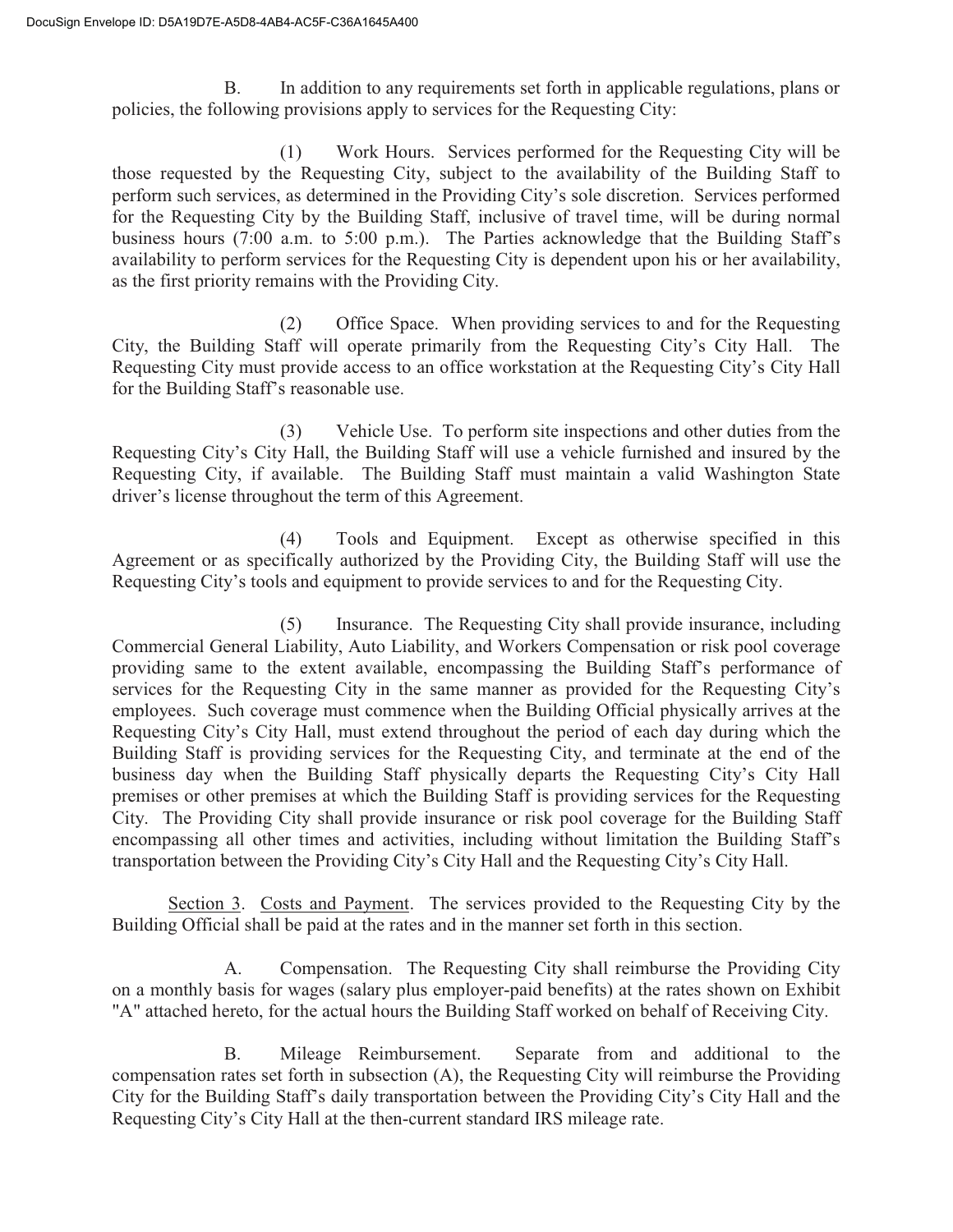$C_{\cdot}$ Invoice and Payment Procedure. The Providing City's Building Staff is responsible for tracking the hours worked for the Receiving City and provide those hours to the Providing City. The Providing City will submit monthly written invoices to the Requesting City for services rendered by the Providing City during the preceding month. Each invoice will detail the services provided and any reimbursable expenses incurred. The Requesting City will remit payment in full to the Providing City within thirty (30) days of receiving each invoice or will be subject to the Providing City's standard fees, interest and/or penalties.

Section 4. Term. This Agreement shall be effective upon mutual execution by the Parties, and will remain effective until December 31, 2023, unless terminated earlier in accord with Section 5. The Agreement can be extended by the Mayor or their designee, by mutual agreement in writing signed by both Parties, for successive one year terms up to a total of six additional years provided that, the rates are updated at the same time to cover the cost of providing the services.

Section 5. Termination. Either Party may terminate this Agreement with or without cause by providing the other Party with thirty (30) days written notice of its intent to terminate. Each Party shall remit timely payment to the other party for all satisfactory services rendered by the other party's Building Staff prior to the effective date of any termination or expiration of this Agreement.

Section 6. Modification. This Agreement may be modified by further written agreement upon mutual acceptance by both parties.

Section 7. Administration; No Separate Entity Created. The Sumner Mayor and the Bonney Lake Mayor shall serve as joint administrators of this Agreement. No separate legal entity is formed hereby.

Section 8. Property Acquisition, Retention and Disposition. No joint acquisition of real or personal property is contemplated by this Agreement. Except as provided in this section, any other real or personal property acquired by a Party will remain within the sole and exclusive ownership of that Party following the termination or expiration of this Agreement.

Section 9. Indemnification. The Requesting City shall defend and indemnify the Providing City's Building Staff from and against any and all claims, injuries, damages, losses or suits including attorney fees, arising out of or resulting from the Providing City's Building Staff, performed under the direction of the Requesting City. Such indemnity and defense shall be provided on the same terms and to the same extent as afforded to each City's own employees under Bonney Lake Municipal Code Chap. 2.52 and Sumner Municipal Code 2.118.

It is further specially and expressly understood that the indemnification provided herein constitutes each Party's waiver of immunity under industrial insurance, Title 51 RCW, solely for the purposes of this indemnification. This waiver has been mutually negotiated by the Parties.

The provisions of this section shall survive the expiration or termination of this Agreement.

Section 10. Governing Law and Venue. This Agreement is governed by the laws of the State of Washington. The venue for any action arising out of this Agreement is the Superior Court for Pierce County, Washington.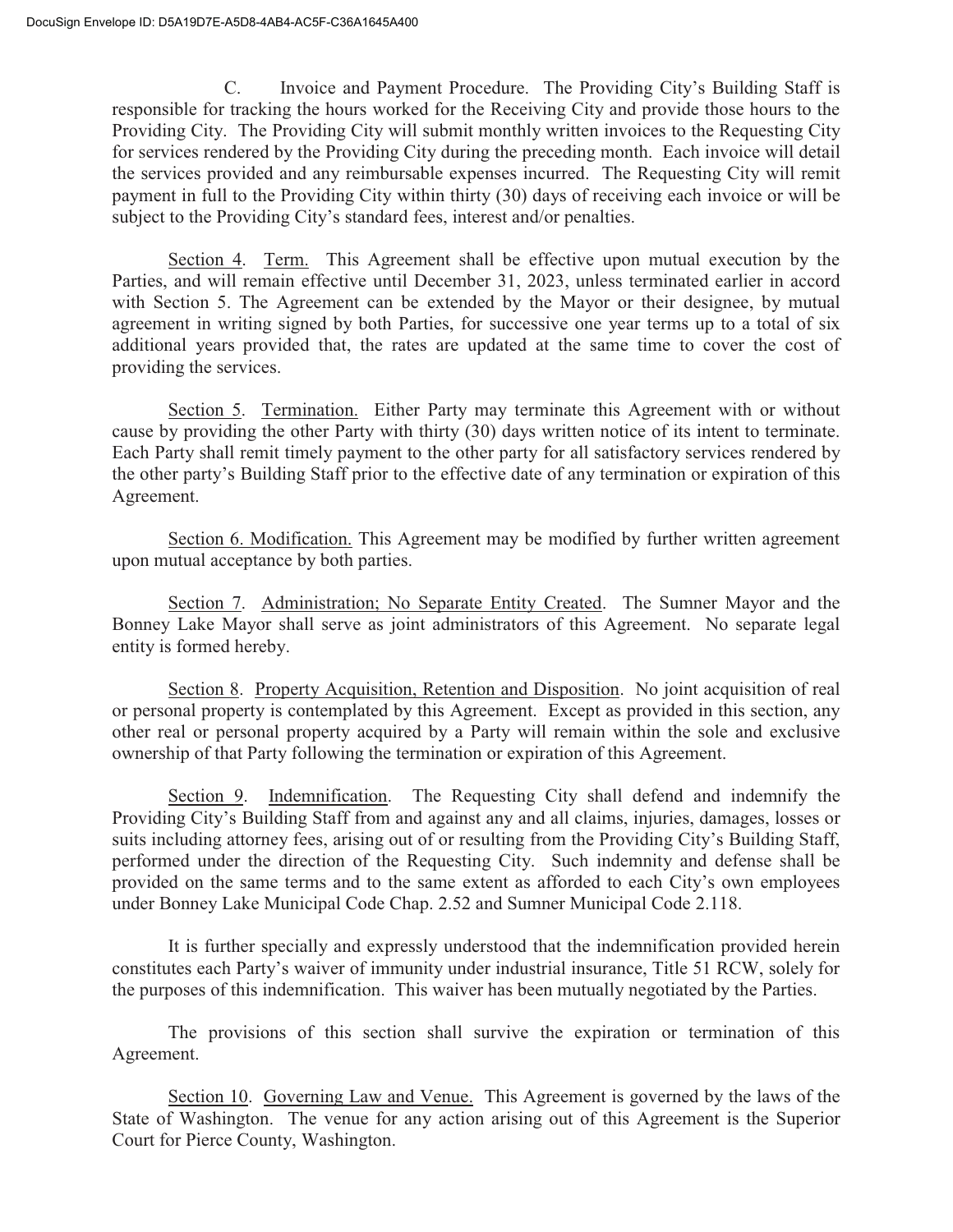Section 11. No Employment Relationship Created. The parties specifically agree that the Building Staff from Providing City remain the employees of the Providing City and are not employees of the Requesting City and as such the Providing City is exclusively responsible for providing all compensation, benefits, discipline and supervision with respect to the Building Official except as expressly set forth in this Agreement.

Section 12. Notices. Notices to Sumner must be sent to the following address:

**City of Sumner Attn: Mavor** 1104 Maple Street, Suite 200 **Sumner, WA 98390** 

Notices to Bonney Lake must be sent to the following address:

# **City of Bonney Lake Attn: Mayor PO Box 7380** Bonney Lake, WA 98391

Section 13. Duty to File Agreement with County Auditor. Prior to this Agreement's entry into force, Bonney Lake must, pursuant to RCW 39.34.040, (1) file this Agreement with the Pierce County Auditor's Office, or (2) list this Agreement by subject on Bonney Lake's internet web site.

Section 14. Integration. This document constitutes the entire agreement between the Parties, and, unless modified in writing by an amendment signed by the Parties, will be implemented exclusively as described above. All oral agreements and understandings related to the subject matter of this Agreement are superseded and null and void.

Section 15. No Third-Party Beneficiary Created. This Agreement is executed for the sole and exclusive benefit of the signatory Parties. Nothing in this Agreement, whether expressed or implied, is intended to confer any right, remedy or other entitlement upon any person other than the Parties, nor is anything in this Agreement intended to relieve or discharge the obligation or liability of any third party, nor shall any provision herein give any third party any right of action against any party hereto.

Section 16. Signatory Warranty. Each signatory hereto warrants and represents that he/she has been authorized to execute this Agreement by appropriate action of the legislative body of his/her respective city.

Section 17. Execution in Counterparts. This Agreement may be executed in separate counterparts.

Section 18. Regulatory Authority Reserved. Nothing herein shall be construed as waiving, limiting or otherwise abridging in any manner regulatory authority or governmental powers of either party, which Sumner and Bonney Lake hereby expressly reserve in full.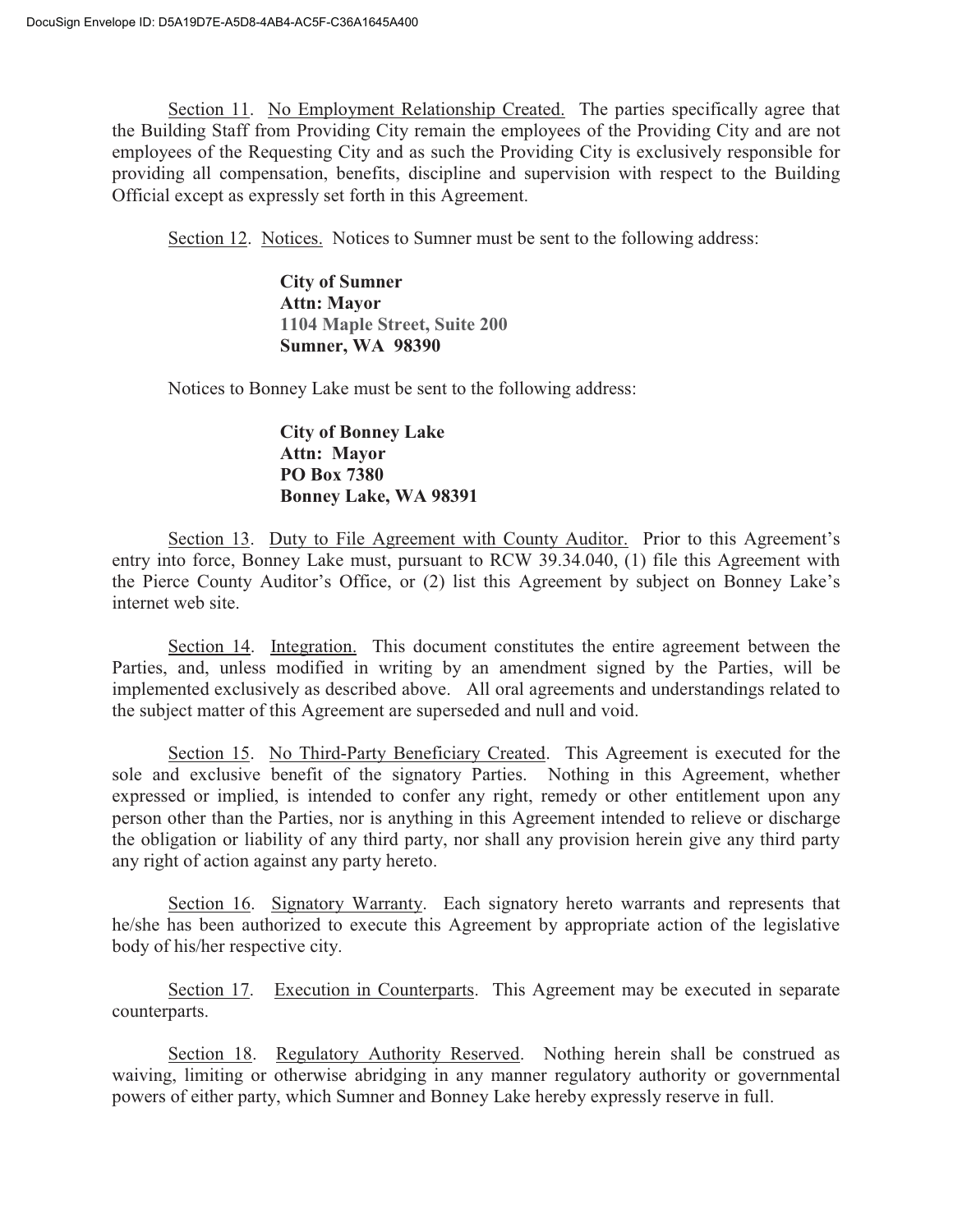EXECUTED this  $22<sup>nd</sup>$  day of <u>March</u>, 2022.

-<br>DocuSigned by:

teatly trayden

DocuSigned by: michelle converse

Michelle Converse, CMC, City Clerk<br>Michelle Converse, CMC, City Clerk<br>Sadie Schaneman, CMC, City Clerk

-DocuSigned by:

Andrea Marquez

Andrea Marquez, Sumner City Attorney Kathleen Haggard, Bonney Lake City

# **CITY OF SUMNER CITY OF BONNEY LAKE**

DocuSigned by:  $\mathcal{A}_{\mathcal{C}}$ 

And the second of the second of the second of the second of the second of the second  $\overline{\text{Michael McCullough, Mayor}}$ 

# ${\bf ATTEST/AUTHENTICATED} {\bf ATTEST/AUTHENTICATED}$

-DocuSigned by: Sadie a. Scharemar

# APPROVED AS TO FORM APPROVED AS TO FORM

DocuSigned by:

teathleen Haggard

Attorney